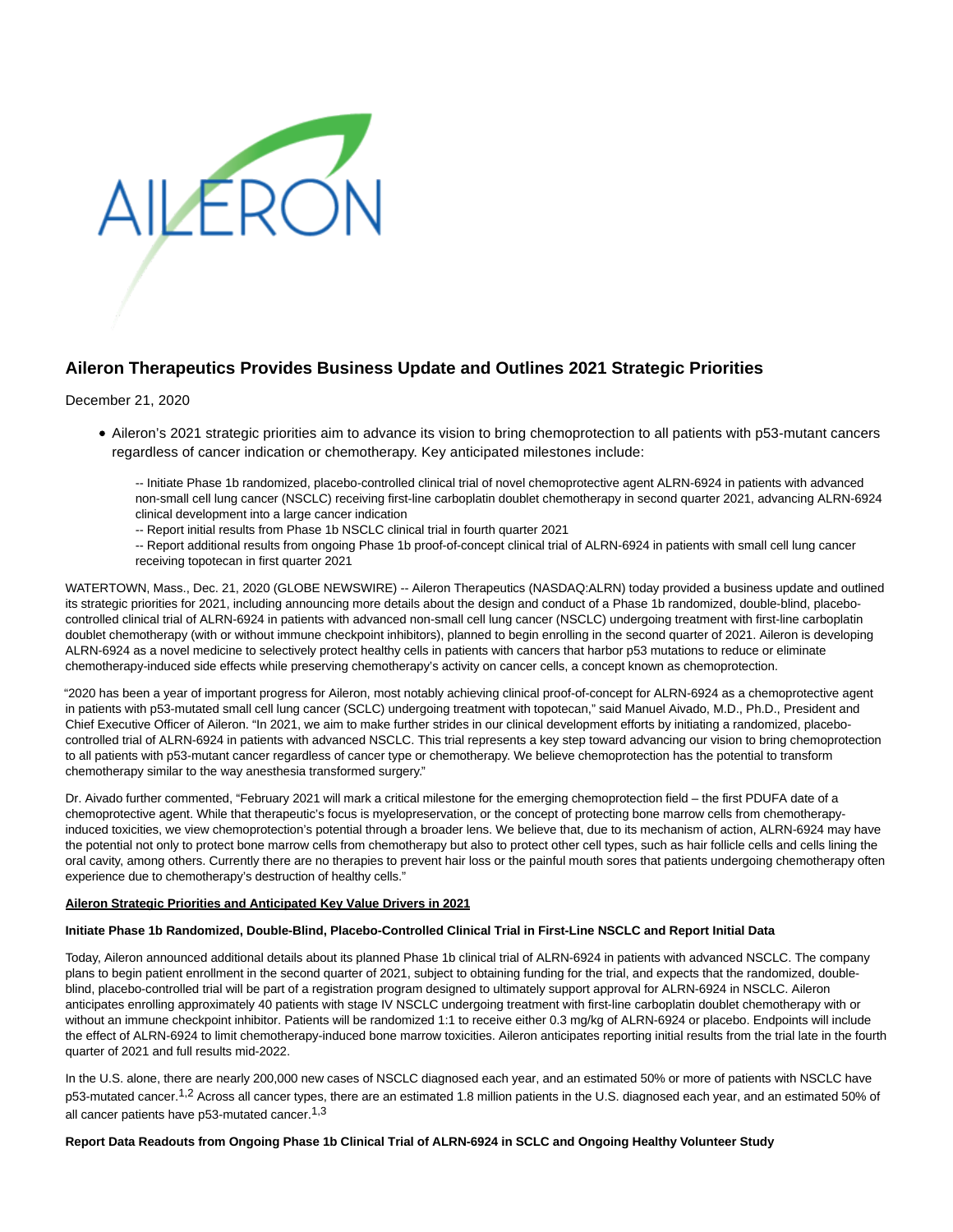In 2021, Aileron plans to report additional results from its ongoing Phase 1b clinical trial in patients with SCLC. In October 2020, Aileron presented positive clinical data from the trial demonstrating clinical proof-of-concept that treatment with ALRN-6924 resulted in a protective effect against severe anemia, thrombocytopenia and neutropenia in patients with p53-mutated SCLC treated with topotecan. The data set from this trial, which Aileron plans to announce in the first quarter of 2021, will include results across all dose levels evaluating ALRN-6924 administered 24 hours prior to topotecan administration ("24-hr schedule"), including an exploratory 0.2 mg/kg dose level, as well as results from a cohort evaluating 0.3 mg/kg ALRN-6924 administered six hours prior to topotecan administration ("6-hr schedule"), which has now completed enrollment, with a total of six patients. In addition, Aileron initiated a healthy volunteer study in November 2020 to characterize the time to onset, and magnitude and duration of cell cycle arrest in human bone marrow relative to ALRN-6924 administration. Due to COVID-19-related delays, Aileron is updating its guidance on the readout of the healthy volunteer study from the second quarter of 2021 to mid-2021.

"We expect that, taken together, these additional results from the Phase 1b clinical trial of ALRN-6924 in patients with small cell lung cancer and the results from the healthy volunteer study, will further inform and support future randomized, controlled trials of ALRN-6924 when given prior to various chemotherapies," said Dr. Aivado.

## **How ALRN-6924 Is Designed to Protect Healthy Cells from Chemotherapy**

ALRN-6924 is being developed by Aileron as a novel chemoprotective medicine to selectively protect healthy cells in patients with cancers that harbor p53 mutations to reduce or eliminate chemotherapy-induced side effects.

Chemotherapy preferentially acts on cells that are cycling or undergoing the process of cell division. In cancer cells, the cell cycle is unchecked, which leads to uncontrolled cell proliferation, a hallmark of cancer. Certain types of healthy cells also naturally need to cycle, such as bone marrow cells, hair follicle cells, skin cells, and cells lining the oral cavity and the gastrointestinal tract. As a result, chemotherapy preferentially targets and kills both cycling healthy cells and cycling cancer cells. This, in turn, can lead to a spectrum of chemotherapy-induced side effects, from unpleasant to life-threatening and fatal.

ALRN-6924, an investigational first-in-class MDM2/MDMX dual inhibitor, is administered prior to chemotherapy to patients with p53-mutant cancers. ALRN-6924 is designed to activate normal p53 protein in patients' healthy cells, temporarily and reversibly pausing cell cycling to selectively shield the patients' healthy cells from chemotherapy. The protection is limited to healthy cells, as ALRN-6924 cannot work in p53-mutated cancer cells given that p53 has lost its function in those cells. Therefore, cancer cells continue to cycle uninterrupted and remain fully susceptible to destruction by chemotherapy.

#### **About Aileron Therapeutics**

At Aileron, we are focused on transforming the experience of chemotherapy for cancer patients, enabling them to fight cancer without the fear or burden of chemotherapy-induced side effects. ALRN-6924, our first-in-class MDM2/MDMX dual inhibitor activating p53, is the only reported chemoprotective agent in clinical development to employ a biomarker strategy, in which we exclusively focus on treating patients with p53-mutated cancers. With this unique, targeted strategy, ALRN-6924 is designed to protect multiple healthy cell types throughout the body from chemotherapy while chemotherapy continues to destroy cancer cells.

In addition to potentially reducing or eliminating multiple side effects, ALRN-6924 may also improve patients' quality of life and help them better tolerate chemotherapy, potentially allowing patients to complete their treatment without dose reductions or delays. Our vision is to bring chemoprotection to patients with p53-mutated cancers – approximately 50% of cancer patients – regardless of cancer type or chemotherapy. Visit us at [aileronrx.com t](https://www.globenewswire.com/Tracker?data=G5gDsjXesW4d9EjZs2lVr4cfLXORh53vIgrNsCtWOW5sB0RvdjBQL0BPNNE17Tzrq2ocR53zCs7Oay-20mZz_w==)o learn more.

#### **Forward-Looking Statements**

Statements in this press release about Aileron's future expectations, plans and prospects, as well as any other statements regarding matters that are not historical facts, may constitute forward-looking statements within the meaning of The Private Securities Litigation Reform Act of 1995. These statements include, but are not limited to, statements about the Company's strategy and clinical development plans. The words "anticipate," "believe," "continue," "could," "estimate," "expect," "intend," "may," "plan," "potential," "predict," "project," "should," "target," "would" and similar expressions are intended to identify forward-looking statements, although not all forward-looking statements contain these identifying words. Actual results may differ materially from those indicated by such forward-looking statements as a result of various important factors, including whether Aileron's cash resources will be sufficient to fund its continuing operations for the periods anticipated; whether the Company will obtain sufficient cash resources to conduct its planned clinical trials; whether initial results of clinical trials will be indicative of final results of those trials or results obtained in future clinical trials; whether Aileron's product candidates will advance through the clinical trial process on a timely basis, or at all; whether the results of such trials will be accepted by and warrant submission for approval from the United States Food and Drug Administration or equivalent foreign regulatory agencies; whether Aileron's product candidates will receive approval from regulatory agencies on a timely basis or at all; whether, if product candidates obtain approval, they will be successfully distributed and marketed; what impact the coronavirus pandemic may have on the timing of our clinical development, clinical supply and our operations; and other factors discussed in the "Risk Factors" section of Aileron's quarterly report on Form 10-Q for the period ended September 30, 2020, filed on November 12, 2020, and risks described in other filings that Aileron may make with the Securities and Exchange Commission. Any forward-looking statements contained in this press release speak only as of the date hereof, and Aileron specifically disclaims any obligation to update any forward-looking statement, whether because of new information, future events or otherwise.

#### **Investor Contacts: Media Contact:**

Richard Wanstall, SVP Chief Financial Officer Liz Melone Aileron Therapeutics 617-256-6622 617-995-0900 [lmelone@aileronrx.com](https://www.globenewswire.com/Tracker?data=7mL11KSbD4ZZRLEO_JKC8wh3l6JEVHZjGQw8_Et5QSXknw3hPfgz8MvgOcE3ZPARmOd9W4OaHxXLG9Jqz4M_uW7yPv8rOCrva9g77Ybseyg=) [rwanstall@aileronrx.com](https://www.globenewswire.com/Tracker?data=PqbNM7_wU-0bRWl8Ueh-Zlks9-Wsx6EtX_Y6pZ--pYw2jskGsy9BheaFUoVvPScsU10vnCum_Oheu8BpGd_azQ9pNA6M0800J4yA77D8_zw=)

\_\_\_\_\_\_\_\_\_\_\_\_\_\_\_\_\_\_\_\_\_\_\_\_\_\_\_\_\_\_\_\_\_\_\_\_\_\_\_\_\_\_\_

Hans C. Vitzthum LifeSci Advisors, LLC. 617-430-7578 [hans@lifesciadvisors.com](https://www.globenewswire.com/Tracker?data=7io1PtTmeT4H-G0qpByI3pxIXPtyIiHgdTycXh7q_Fu7HamDPM9QMuPuRZ30wdR_LKwX6FGGiIynK3ZksUHbnjE1v1mO6hv0Vp7z_gcs_vs=)